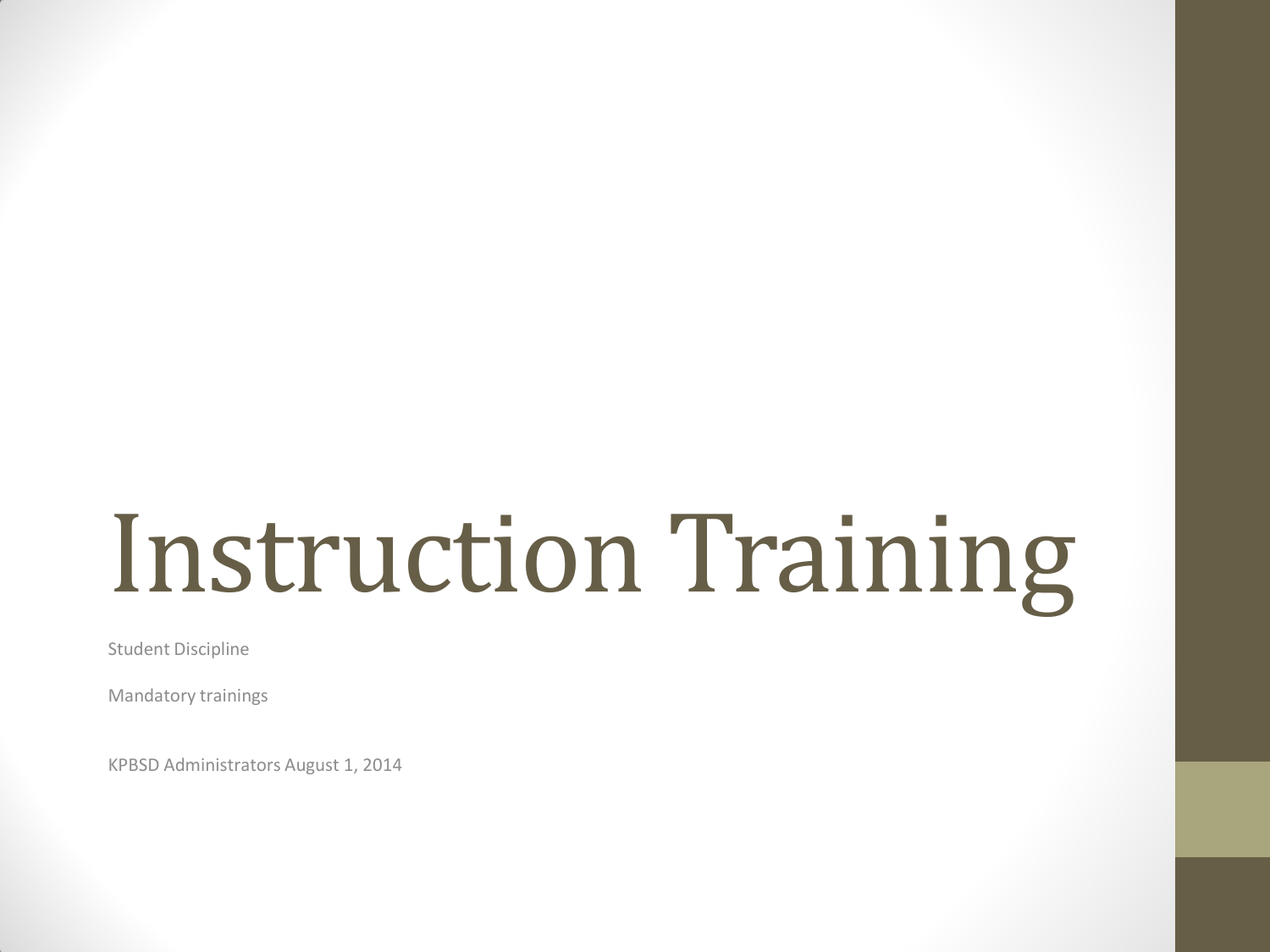# **Policy**

- BP 5131 Conduct authority to take actions to protect school and enforce rules
- BP/AR 5144 Discipline rules of conduct and guide
- BP/AR 5144.1 Suspension and Expulsion updated, grounds, notice, record keeping
	- Work with District Office on incidents you may believe are grounds for expulsion – very specific process
- BP/AR 5144.11 Due Process
	- <http://www.kpbsd.k12.ak.us/board.aspx?id=3430>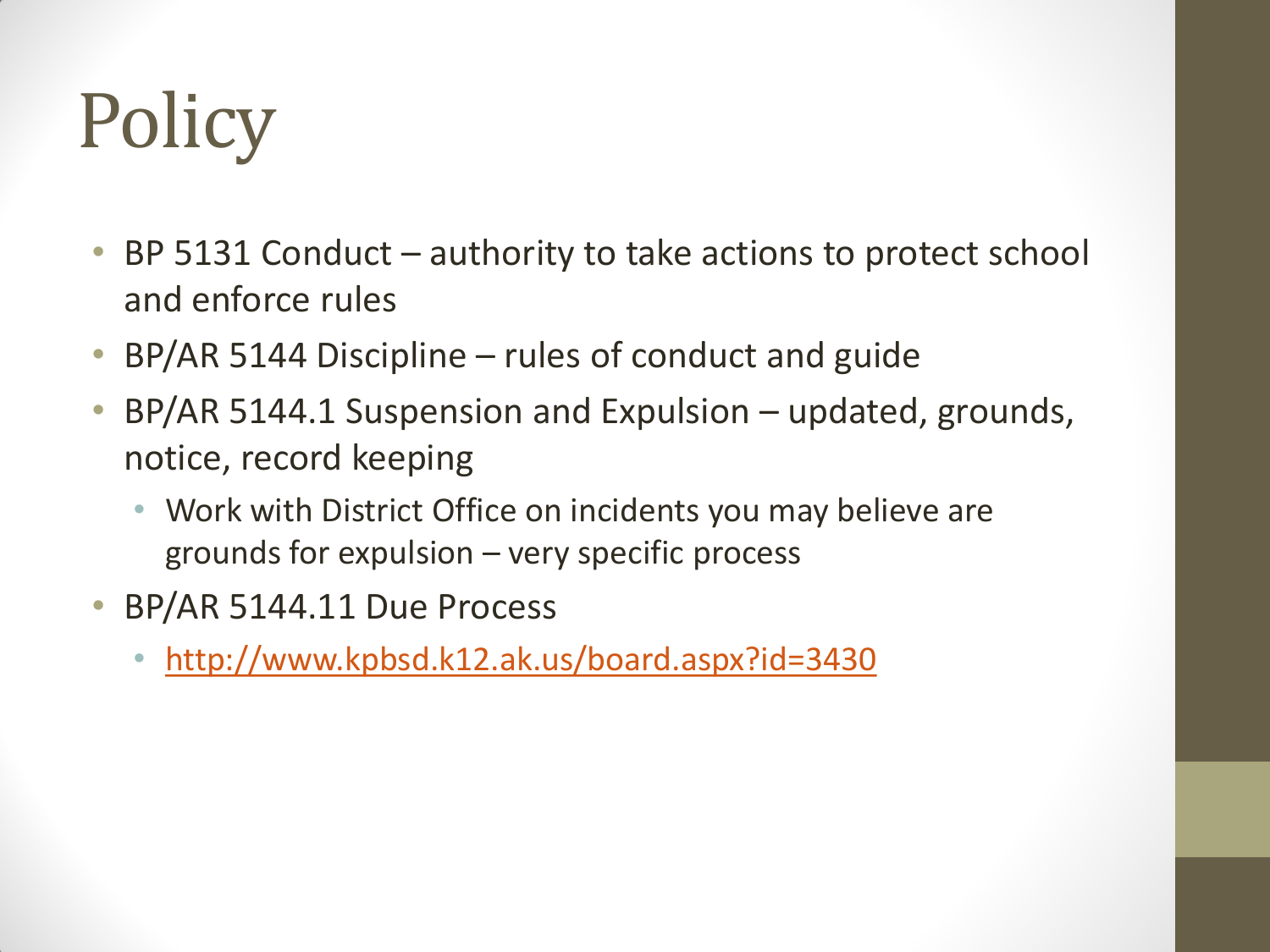#### Due Process

Do not assume that the allegation is true Student provided:

- Oral or written notice of charges
- An explanation of evidence
- An opportunity to present the student's view of the incident
- An explanation of sanctions

Parents notified of suspension in writing

Suspensions over 10 days are appealable – always inform District **Office**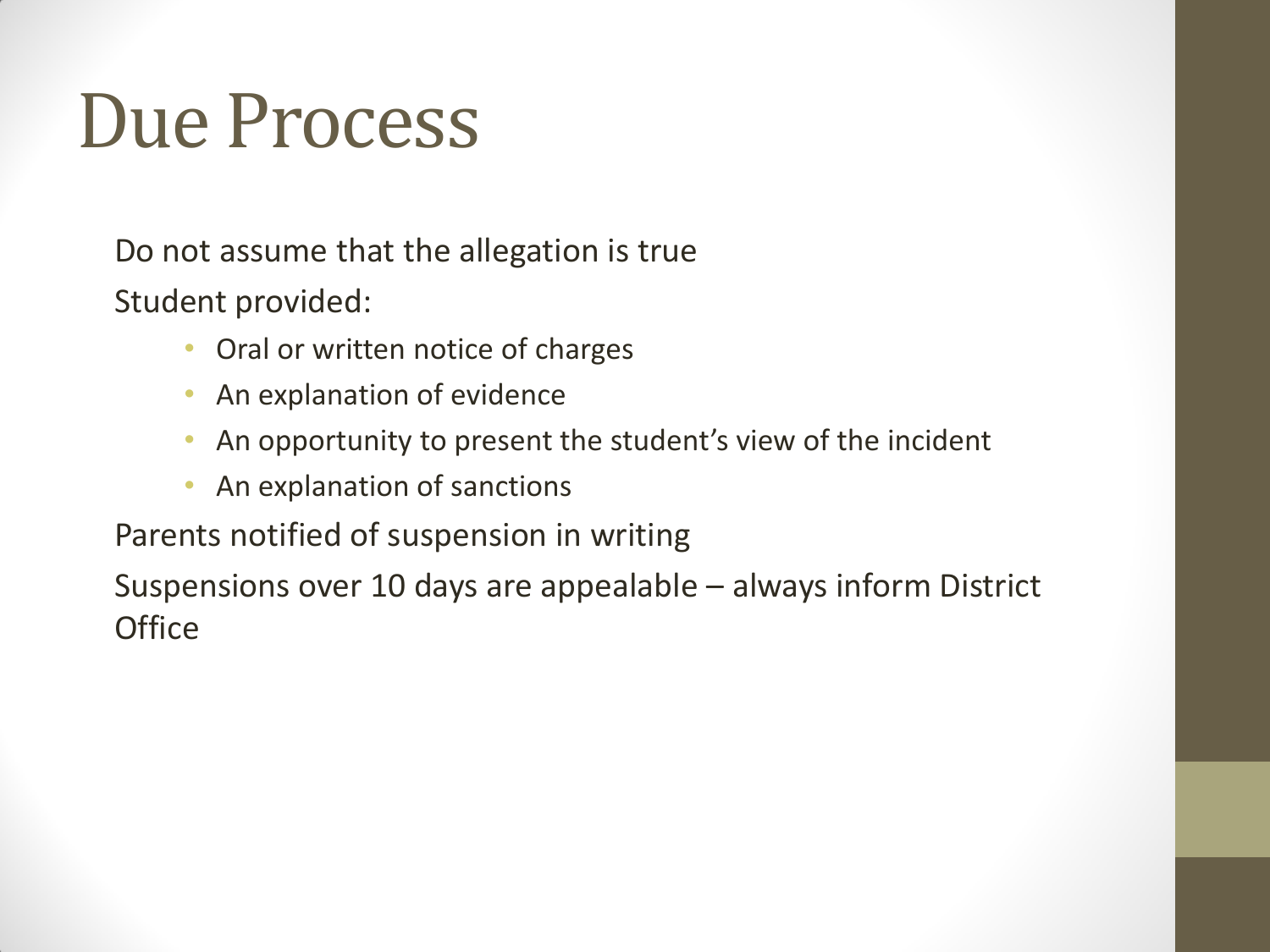#### Documentation

- Electronic interactions through power school
- Factual information only
- No other students' names in report/discipline data base
- During an investigation
	- Have students write down their version of events
	- Be thorough follow up leads, look for inconsistencies
	- Let the student talk  $-$  don't be in a hurry to get to the bottom line
	- Ask questions try to stay away from yes/no type questions
		- What is your response to the allegations?
		- If you believe they are false, why the others lie?
		- Is there anyone else I should talk with?
		- If the explanation sounds exonerating, ask how it can be confirmed.
- Keep a factual file, preferably in chronological sequence of events
- Utilize District Office help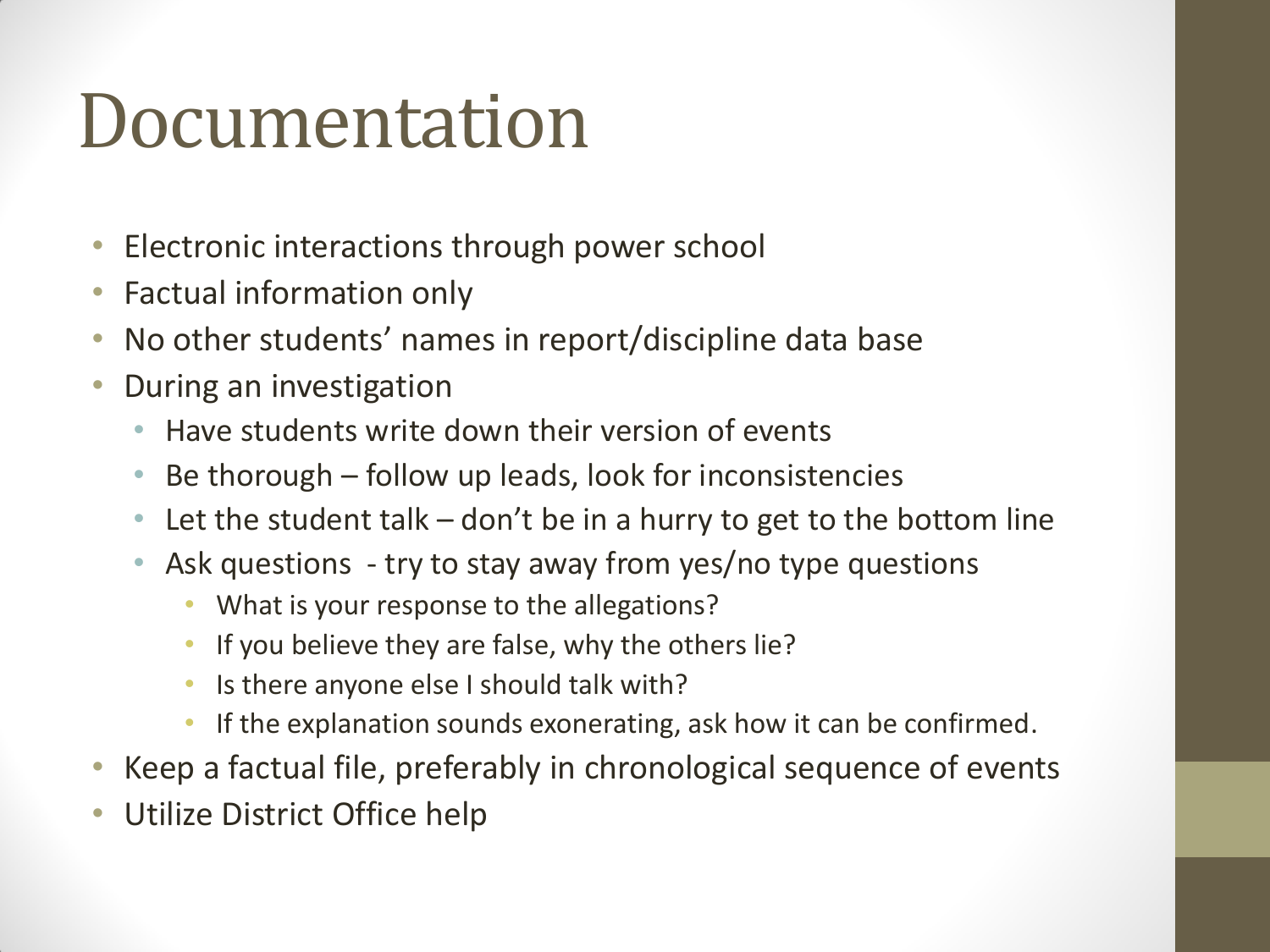## Examples

- Johnny initiated the name-calling, which is his usual pattern, and was warned two times before being sent to the principal. Time was spent calming Danny who was crying and embarrassed. Johnny was given two day ISS.
- Two-day ISS, name-calling, 2nd incident
- 2<sup>nd</sup> Example would be for the official document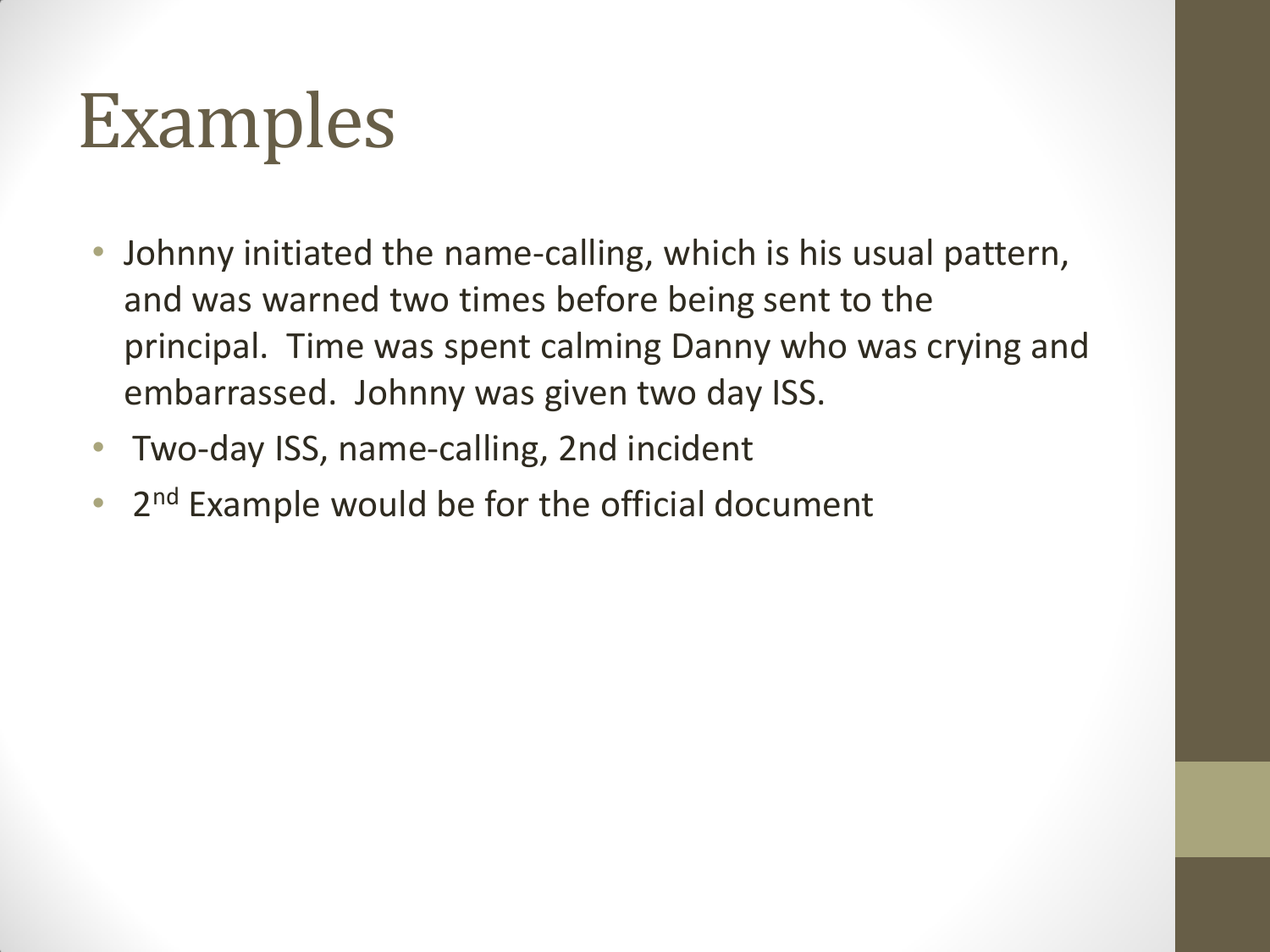## Long Term Suspensions

- E 5144.1 (a) Long Term Suspension Process
	- <http://www.kpbsd.k12.ak.us/board.aspx?id=3456>
- Contact
- Sped vs. Regular Ed. manifestation hearing after discipline is proposed – more information from Pupil Services
- Drugs/Alcohol
	- $\bullet$  1<sup>st</sup> Offense 30 days with ATOSS option
	- 2<sup>nd</sup> Offense 30 days
	- 3<sup>rd</sup> Offense 45 days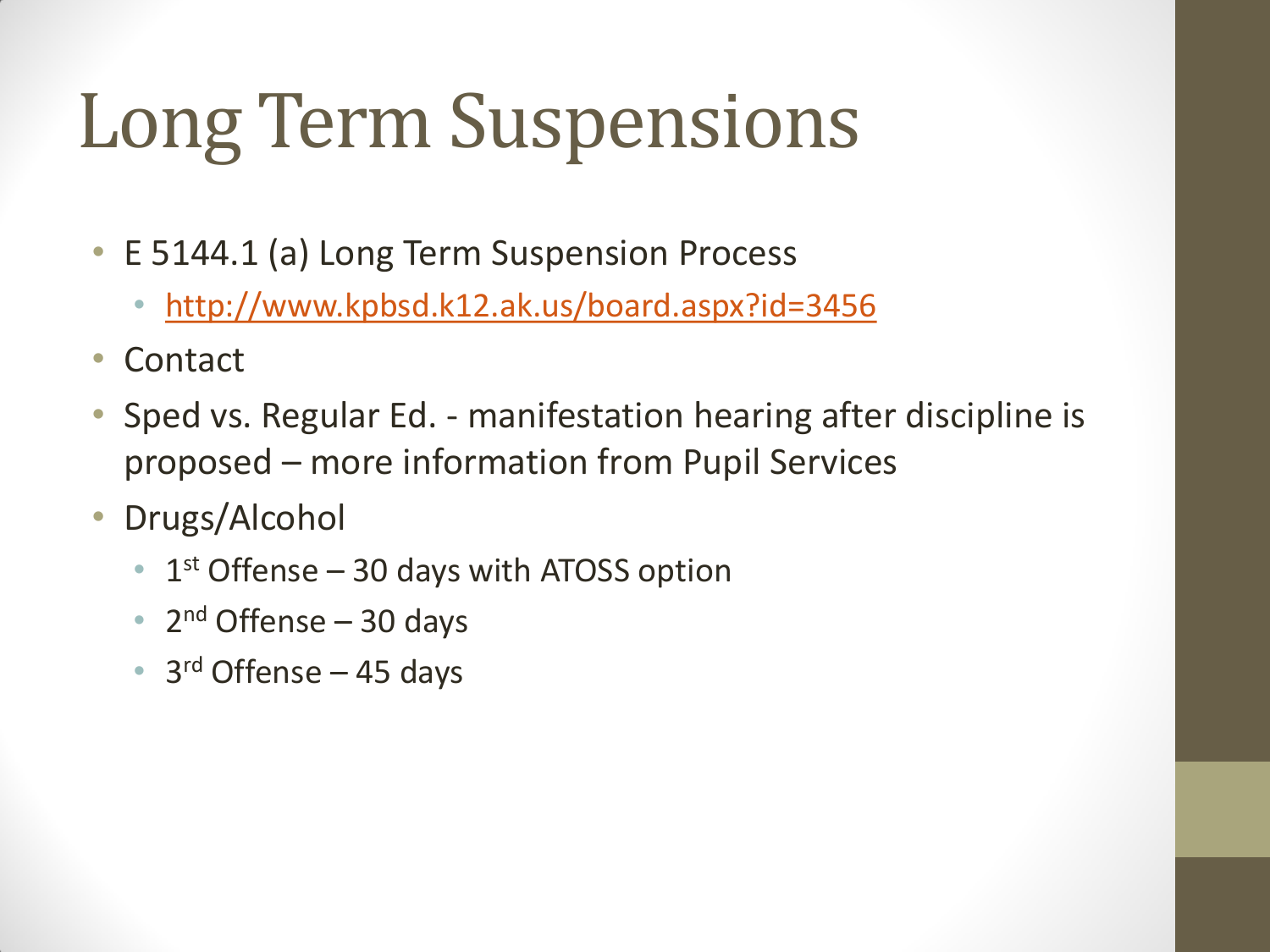#### Areas of Note

- Bullying BP 5131.43 thorough review
	- Documentation and follow up critical
- Alternatives to suspension
	- Community service ensure legitimacy
	- Tobacco program
	- Creativity will require work with your director to ensure consistency across schools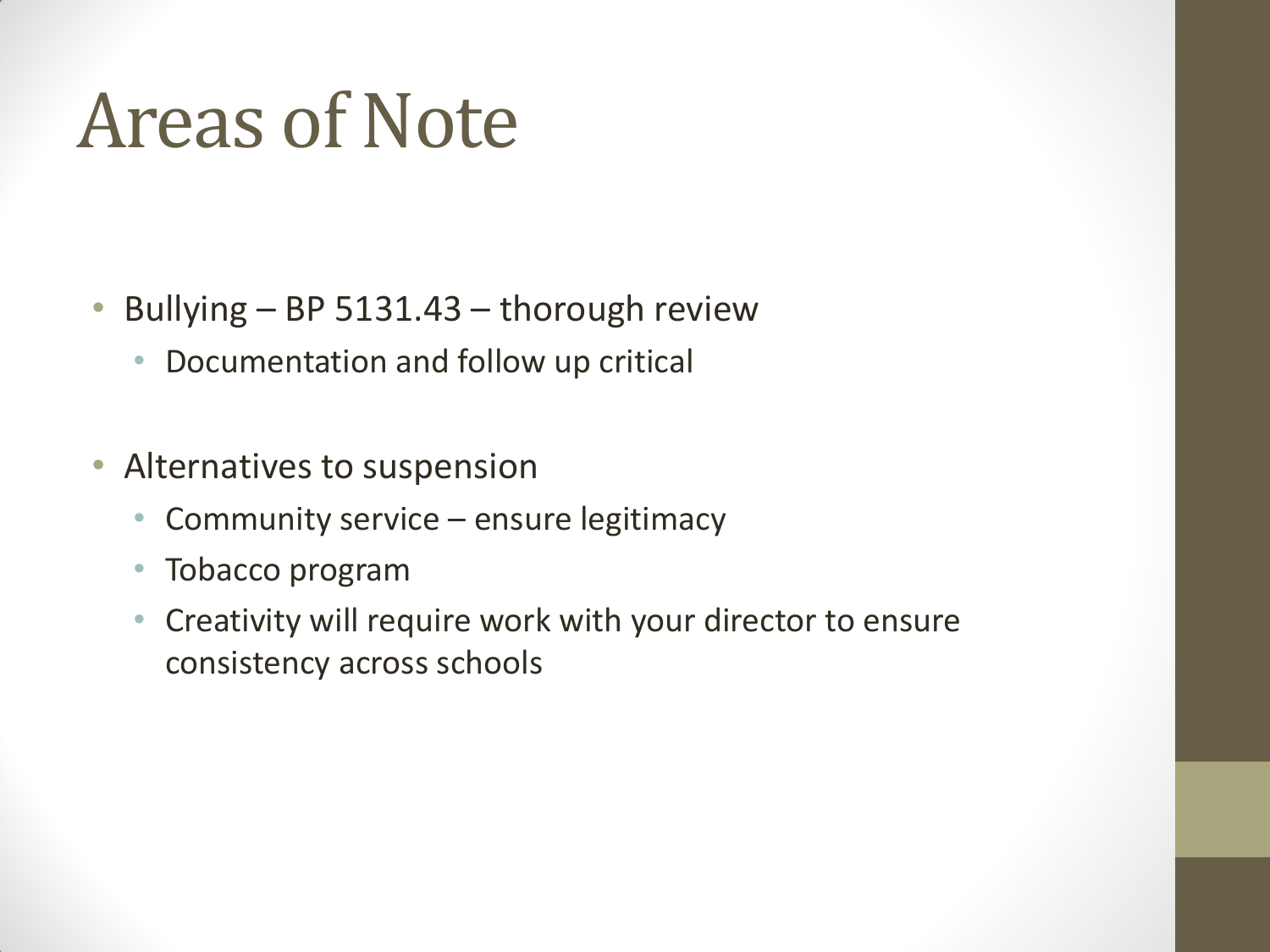# Mandatory Training

- District and State Required
	- <http://www.kpbsd.k12.ak.us/departments.aspx?id=13876>
- Gender equity
	- Every other year
	- State e-module: <http://www.eed.state.ak.us/elearning/genderrace.html>
- Suicide prevention
	- Annually
	- Jason Foundation or District approved training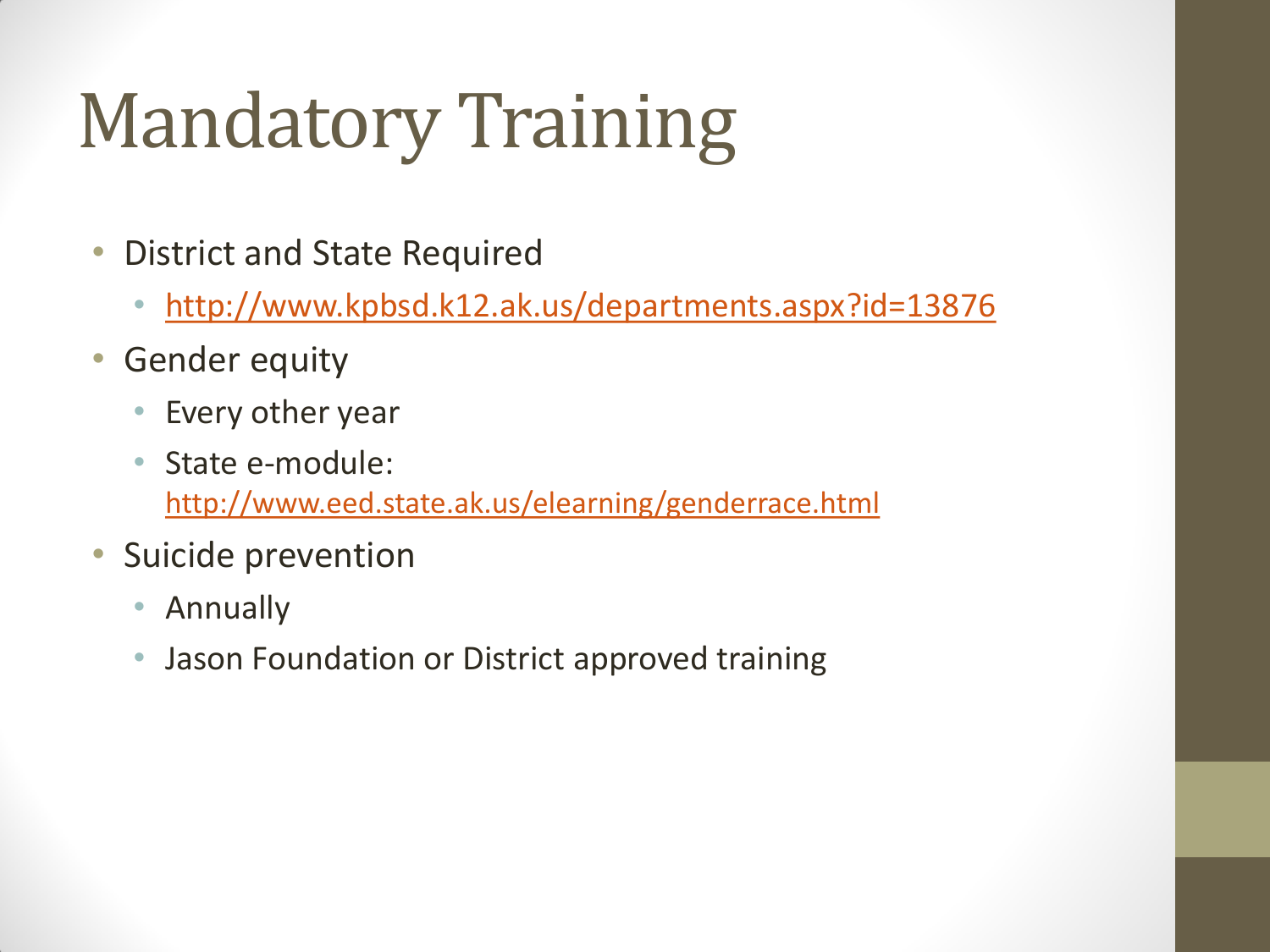### Board Policy

| Number  | Policy                            | <b>Notes</b>                                                                                      |
|---------|-----------------------------------|---------------------------------------------------------------------------------------------------|
| 200     | Goals for School District         | Quality Assurance, utilize process and form located as exhibits                                   |
| 1250    | <b>Volunteer Assistance</b>       | Background checks                                                                                 |
|         | 1330 Facility Use                 | AR procedures, Weapons Permit, Application                                                        |
|         | 3513.3 Tobacco Free Schools       | 24/7 - 5131.62 discipline                                                                         |
| 3515.5  | <b>Emergency Action Plan</b>      | Teams, drills - School Safety and Security - Intruders                                            |
| 3530    | Risk Management                   | Injury reporting - workers comp                                                                   |
|         | 4115 Evaluation/Supervision       | Effective Instruction - training - 490 Neg. Agreement                                             |
|         | 4119.21 Code of Ethics            | PTPC exhibit                                                                                      |
|         |                                   |                                                                                                   |
|         | 4319.26 Teacher In Charge         | Admin. Absence - see exhibit to report to Superintendent - This is also under BP2250 with Exhibit |
| 5021    | Non-Custodial access              | Most recent court order - ask!                                                                    |
| 5022    | Student Handbook                  | review annually (get site council approval)                                                       |
|         |                                   |                                                                                                   |
|         | Assessment (Evaluation of Student |                                                                                                   |
|         | 5121 Achievement)                 | Failures and communication - more than Power School - proactive                                   |
| 5123    | Promotion/Acceleration/ Retention | AR provides steps for retention or acceleration                                                   |
|         | 5125 Student Records              | FERPA, Sped                                                                                       |
| 5125.1  | Directory Information             | Opt out form                                                                                      |
| 5131.43 | <b>Bullying</b>                   | Definition - also Cyberbullying - threats and "significant disruption"                            |
| 5131.6  | Drugs/Alcohol                     | Definitions                                                                                       |
|         | 5131.7 Weapons                    | Firearms - knife - threats                                                                        |
|         |                                   |                                                                                                   |
| 5141.4  | Child Abuse and Neglect           | OCS reporting, authorizations, partnership                                                        |
| 5141.6  | <b>Student Nutrition</b>          | Beverage and vending standards for various school levels                                          |
| 5142    | Safety                            | AR provides guidance on supervision of students throughout day, especially playgrounds            |
| 5144    | <b>Discipline</b>                 | BP and AR (has guide for possible infractions)                                                    |
| 5144.1  | Suspension/Expulsion              | Authority/Notice - expulsion details                                                              |
| 5144.11 | Due Process                       | BP for student/parents AR for adminstrator, Appeal exhibit                                        |
|         | 5145.12 Search and Seizure        | Notice for lockers - refusal                                                                      |
|         | 5145.7 Sexual Harassment          | Possible legal issue                                                                              |
|         | 6144 Controversial issues         | View AR for more detail                                                                           |
| 6146.1  | <b>Graduation Requirements</b>    | Credits, Optional methods - AR describes HS credit for MS courses                                 |
| 6153    | <b>School Sponsored Trips</b>     | Lots of exhibits                                                                                  |
| 6158    | Health opt out                    | exhibits                                                                                          |
|         | 6161.13 Student Fees              | Required for class should not have fee except for student project materials                       |
| 6161.4  | Internet use agreement            | AR and Exhibit for non-permission                                                                 |
| 6164.5  | <b>Intervention Teams</b>         | Description of responsibilities and members - Must have a Team                                    |
|         |                                   |                                                                                                   |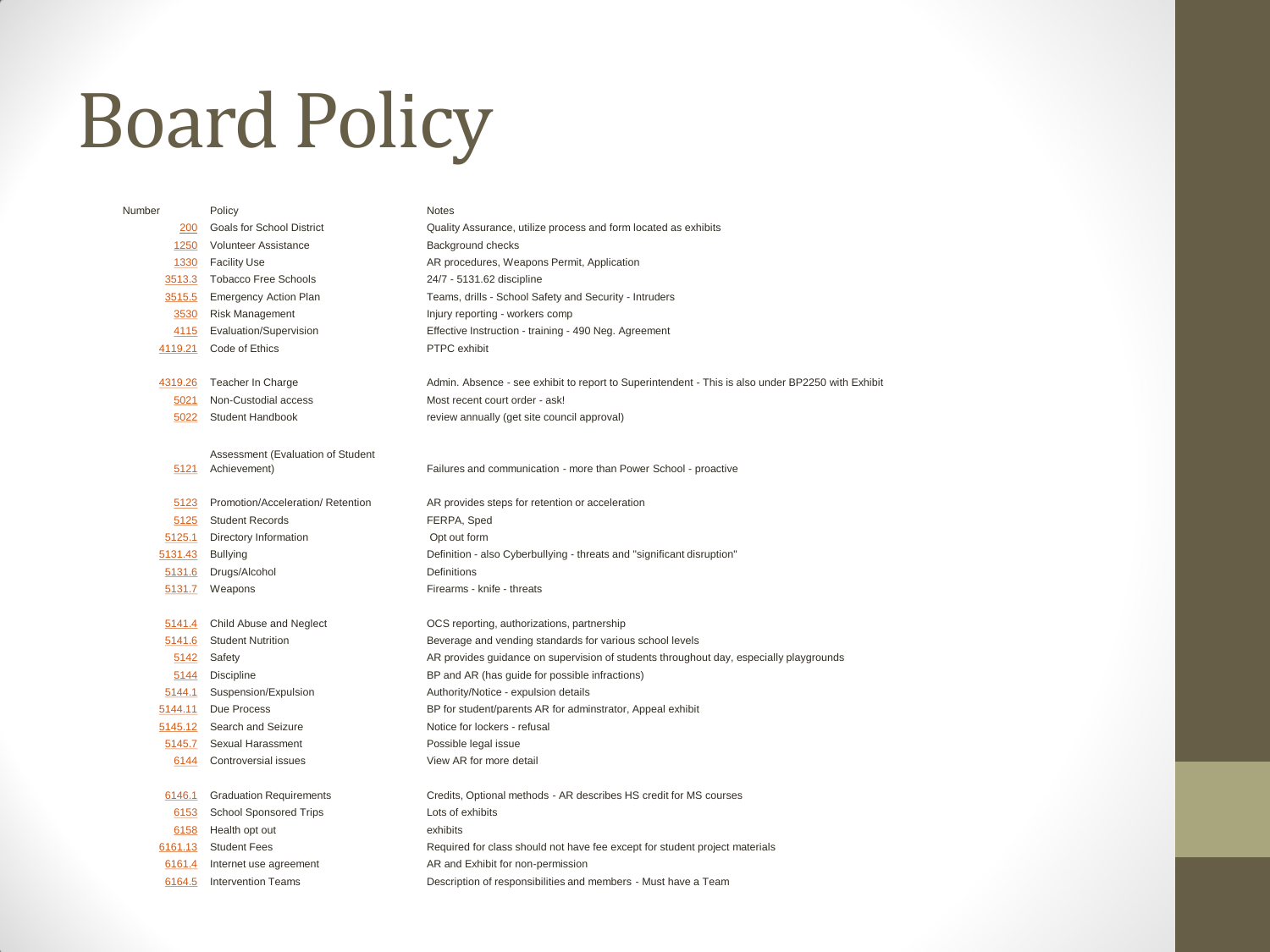# Bullying

• BP 5131.43: <http://www.kpbsd.k12.ak.us/board.aspx?id=3328>

- Teachers shall discuss this policy with their students in age appropriate ways and assure students that they need not endure any form of harassment, intimidation, or bullying
- The investigation shall include an assessment of what actions should be taken, as appropriate, to protect the student who has been found to be the victim of harassment, intimidation or bullying. Such actions may include the provision of support services necessary to permit the student to feel safe and secure in attending school
- Documentation is critical with these allegations
- Cyberbullying off campus possibilities to intervene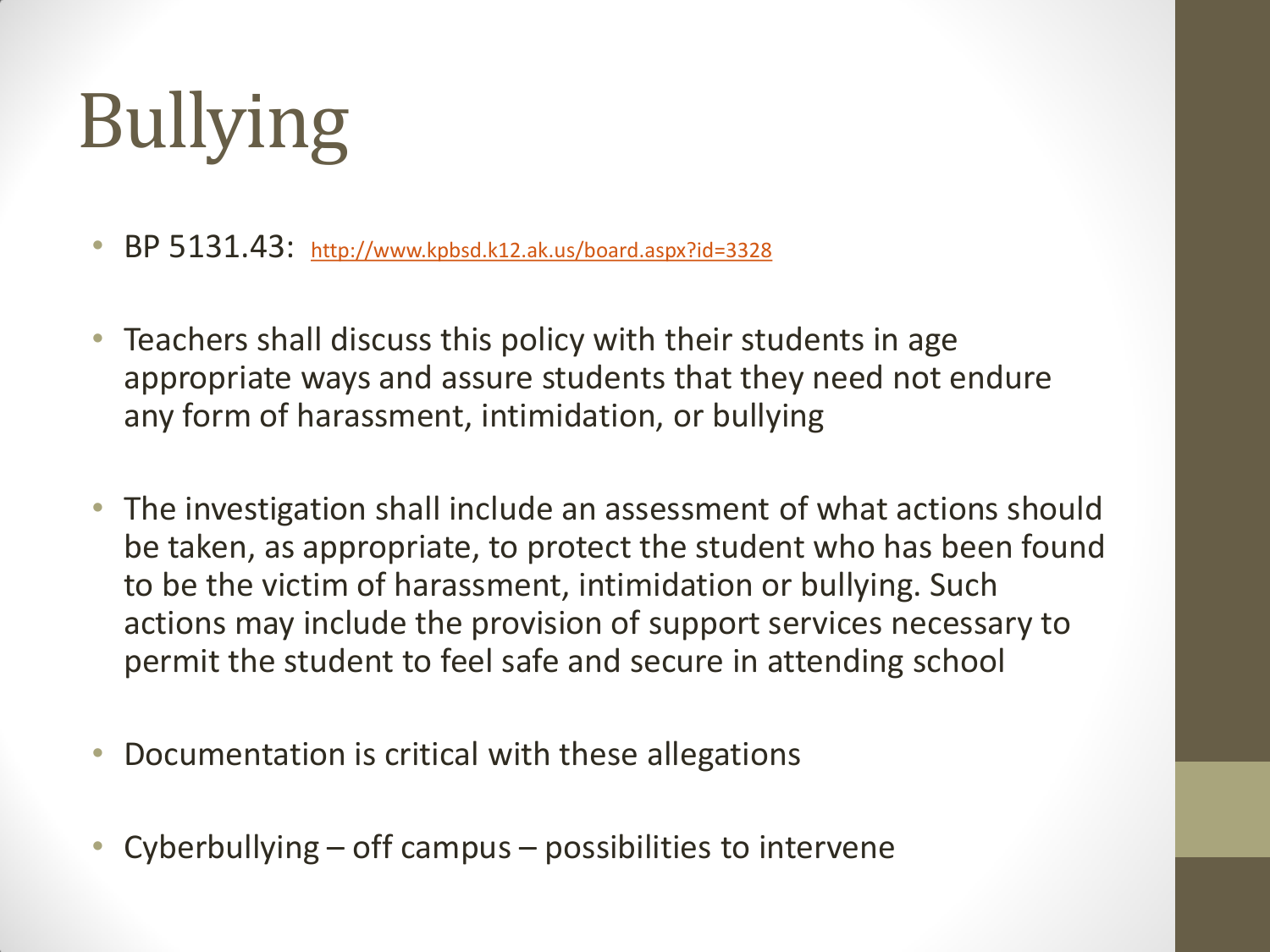### Site Council

- Blue Book
	- <http://www.kpbsd.k12.ak.us/workArea/DownloadAsset.aspx?id=28645>
- Key Components
	- Composition
	- Notice of meetings
	- Bylaws
- Minutes
	- Submit to Superintendent and post publicly